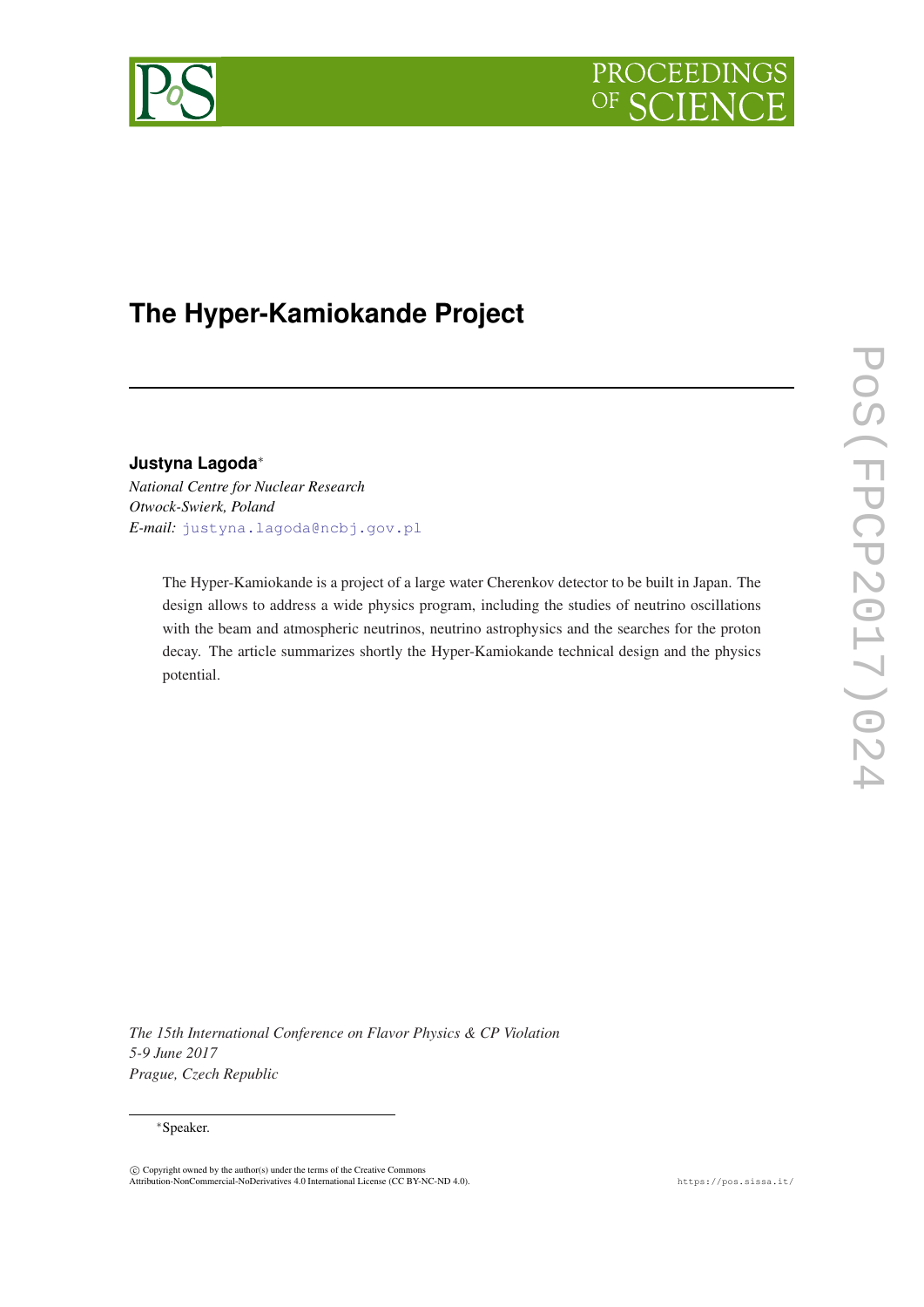# 1. Introduction

The Hyper-Kamiokande is a project of a next generation large water Cherenkov detectors in Japan. It will be a continuation of renown Kamiokande and Super-Kamiokande experiments, benefiting from the experience gained over the years of operation and evolving photosensor technology.

The Letter of Intent was published in 2011 and since then the effort was made to optimize the design, resulting in a Design Report submitted in March 2016 [\[1\]](#page-7-0), where all the details on the detector technology and physics program can be found.

The project was selected as one of important large scale projects by Science Council in Japan and recently also included in the Roadmap for Large Projects of Japanese Ministry of Education, Culture, Sports, Science and Technology.

# 2. The technical design

The current project is to build two identical vertical tanks. The advantage of such solution is significant reduction of costs and possible building in stages. Each of the tanks will contain 260 kilotons of water with the fiducial volume of 190 kilotons (10 times larger than Super-Kamiokande). The planned dimensions of the tanks are 60 meters of height and 74 meters of diameter.



Figure 1: A schematic view of Hyper-Kamiokande tanks.

The tank will be optically divided into inner and outer detector. The inner detector will be instrumented with 40 000 large photomultipliers (PMT, 50 cm diameter), so the PMT coverage will be equal to 40%. The outer detector will be equipped with 6 700 smaller PMTs (20 cm diameter) to tag the incoming or escaping particles.

The plan is to use newly developed Hamamatsu PMTs with improved dynode system (boxand-line dynode). Their most important features are two times higher photon detection efficiency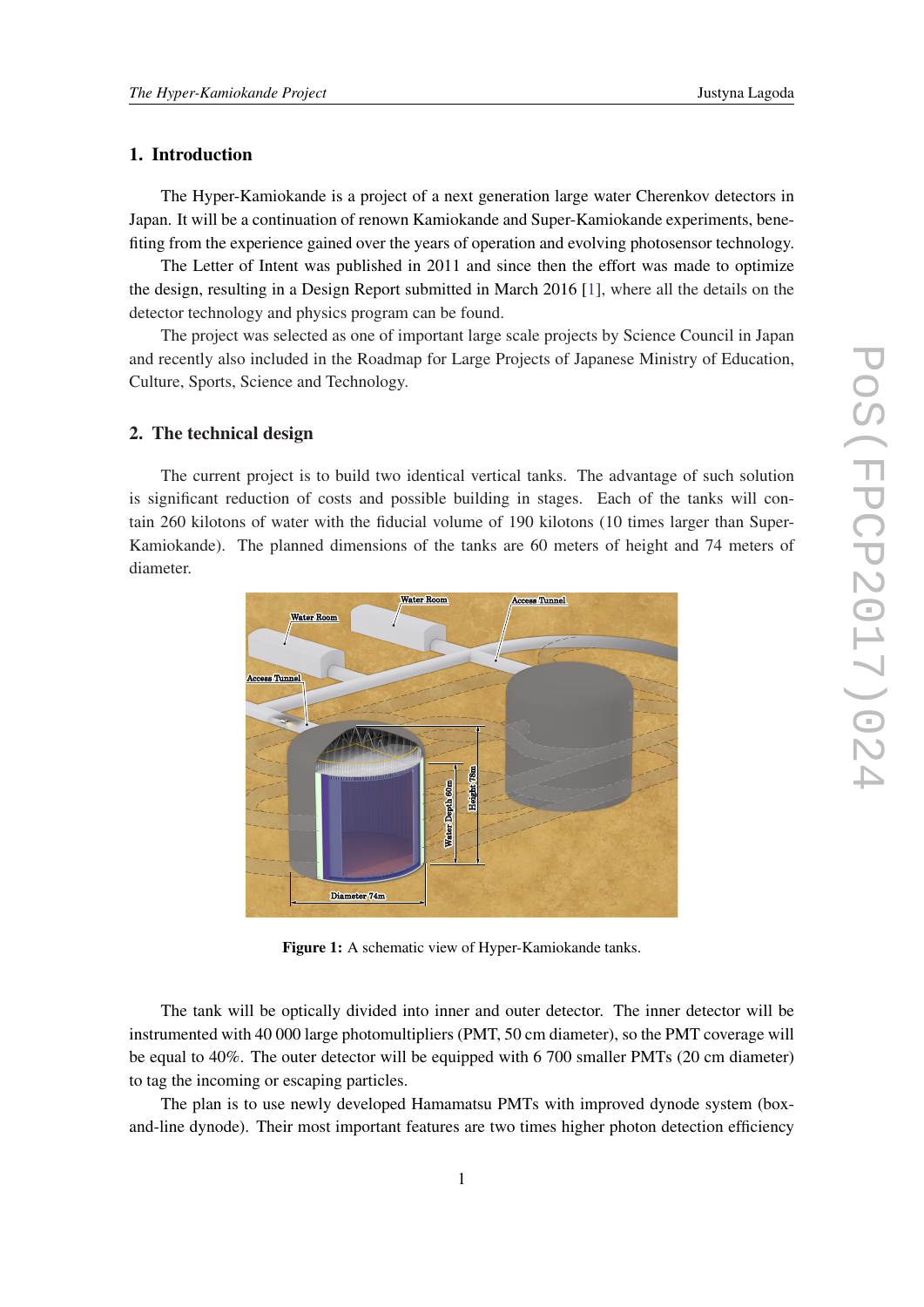and timing resolution compared to those used in Super-Kamiokande. Thanks to that fact the detector will have better capabilities for low energy events, increasing the physics potential of Hyper-Kamiokande. The PMTs have also higher pressure tolerance, which allows them to be used in more deep tanks, although the protective cover is also foreseen. Other possible choices of photosensors are under study.

The tanks will be located in a new cavern, excavated in Tochibora mine under Mt. Nijugoyama, about 8 km south from Super-Kamiokande site. Such location ensures the same baseline (295 km) and off-axis angle  $(2.5^{\circ})$  with respect to J-PARC neutrino beam as presently in T2K experiment in which Super-Kamiokande is used as the far detector. The rock overburden in the candidate site is 648 m (1750 m water equivalent). The performed detailed geological survey showed the suitable bedrock condition.

The possible starting date of the experiment depends on the approval process. With funding assumed from 2018 the first tank should be ready and filled with water in 2025 and the second tank would start operation 6 years later.

## 3. Physics program

Hyper-Kamiokande has a broad physics program, including neutrino oscillation studies with atmospheric and beam netrinos, measurement of astrophysical neutrinos and the search for the proton decay, described in the following subsections. More information, also about other planned studies, such as indirect search for Dark Matter etc., can be found in [[1](#page-7-0)].

#### 3.1 Oscillations of beam and atmospheric neutrinos

The Hyper-Kamiokande plans to detect neutrinos from the  $v_\mu$  beam produced at J-PARC. The currently used accelerator will be upgraded to reach the 1.3 MW beam power before the experiment starts. The power supplies for magnetic horns will be also improved to reach the current of 320 kA (presently 250 kA) which allows to provide 10% higher neutrino flux and better reduction of wrongsign neutrino contamination.

The expected systematic uncertainties are expected to be at the level of 3–4% thanks to the upgrade of the existing T2K Near Detector and building a new intermediate detector in water Cherenkov technology at the distance of about 1–2 km from the neutrino target [[2](#page-7-0)].

One of the most interesting questions in neutrino physics is the possible violation of CP symmetry. T2K experiment provided recently some weak indications on CP violation, preferring the value of parameter  $\delta_{CP}$  close to  $-\pi/2$  [[3](#page-7-0), [4\]](#page-7-0), but will not be able to excess  $3\sigma$  level of statistical significance even with extended data taking [[2](#page-7-0)].

The information on the CP violation can be extracted from the comparison of the electron (anti)neutrinos appearance probabilities for neutrinos and antineutrinos. The expected numbers of candidate appearance events in Hyper-Kamiokande with no CP violation for 10 years of exposure and  $2.7 \times 10^{22}$  protons on target (POT) are presented in Table [1.](#page-3-0)

If the CP violation occurs and  $\delta_{CP} \approx -\pi/2$  the oscillation probability is strongly enhanced for neutrinos and suppressed for antineutrinos. The sensitivity to  $\delta_{CP}$  will be improved by using not only the total number of events but also the (anti)ν*<sup>e</sup>* reconstructed energy distributions which is different for different values of  $\delta_{CP}$  as shown in Fig. [2.](#page-3-0)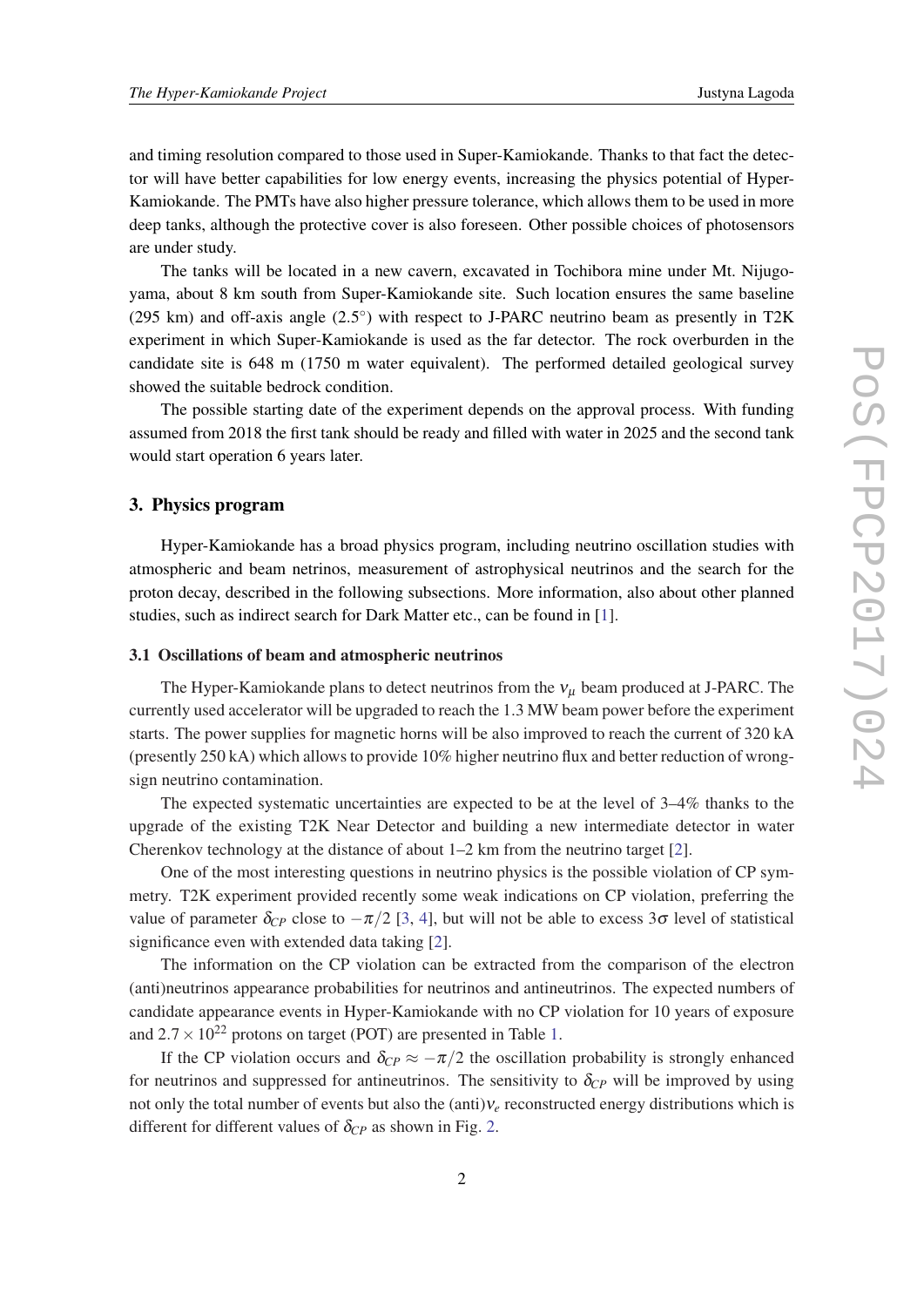| Justyna Lagoda |  |
|----------------|--|
|----------------|--|

|                | signal |                                                                 | background |                                                           |     |
|----------------|--------|-----------------------------------------------------------------|------------|-----------------------------------------------------------|-----|
|                |        | $V_\mu \rightarrow V_e \quad \bar{V}_\mu \rightarrow \bar{V}_e$ |            | $v_{\mu}$ , $\bar{v}_{\mu}$ intrinsic $v_e$ , $\bar{v}_e$ | NC. |
| $v$ mode       | 2300   |                                                                 |            | 362                                                       | 188 |
| $\bar{v}$ mode | 289    | 1565                                                            |            | +44                                                       |     |

<span id="page-3-0"></span>**Table 1:** Numbers of electron (anti)neutrino candidate events in Hyper-Kamiokande for  $2.7 \times 10^{22}$  POT. The assumed values of oscillation parameters are:  $\sin^2 2\theta_{13} = 0.1$ ,  $\delta_{CP} = 0$ , normal mass hierarchy. The v mode and  $\bar{v}$  mode beam running time ratio is 1:3.



**Figure 2:** The difference of the recontructed (anti) $v_e$  energy distribution from the case with  $\delta_{CP} = 0$ . The error bars denote the statistical uncertainties.

In Hyper-Kamiokande the CP conservation can be excluded with  $3\sigma$  ( $5\sigma$ ) significance for 78% (62%) possible values of  $\delta_{CP}$  parameter (see left plot in Fig. 3). The value of  $\delta_{CP}$  can be measured with the resolution of 21<sup>°</sup> for  $\delta_{CP} = \pm 90^\circ$  and 7.2<sup>°</sup> for  $\delta_{CP} = 0$  or 180<sup>°</sup> as it is shown in right plot of Fig. 3.



Figure 3: Expected significance to exclude  $\sin \delta_{CP} = 0$  for true normal hierarchy (left). Expected uncertainty of  $\delta_{CP}$  as a function of time (right).

The precise measurements of  $\theta_{23}$  and  $\Delta m_{32}^2$  will be possible thanks to using both  $v_e$  appearance and  $v<sub>u</sub>$  disappearance channels for beam neutrinos, but also combining them with the data collected for the atmospheric neutrinos. In particular, the oscillation probability for the atmospheric neutrinos coming from below is modified by the matter effects in Earth, giving the sensitivity to the mass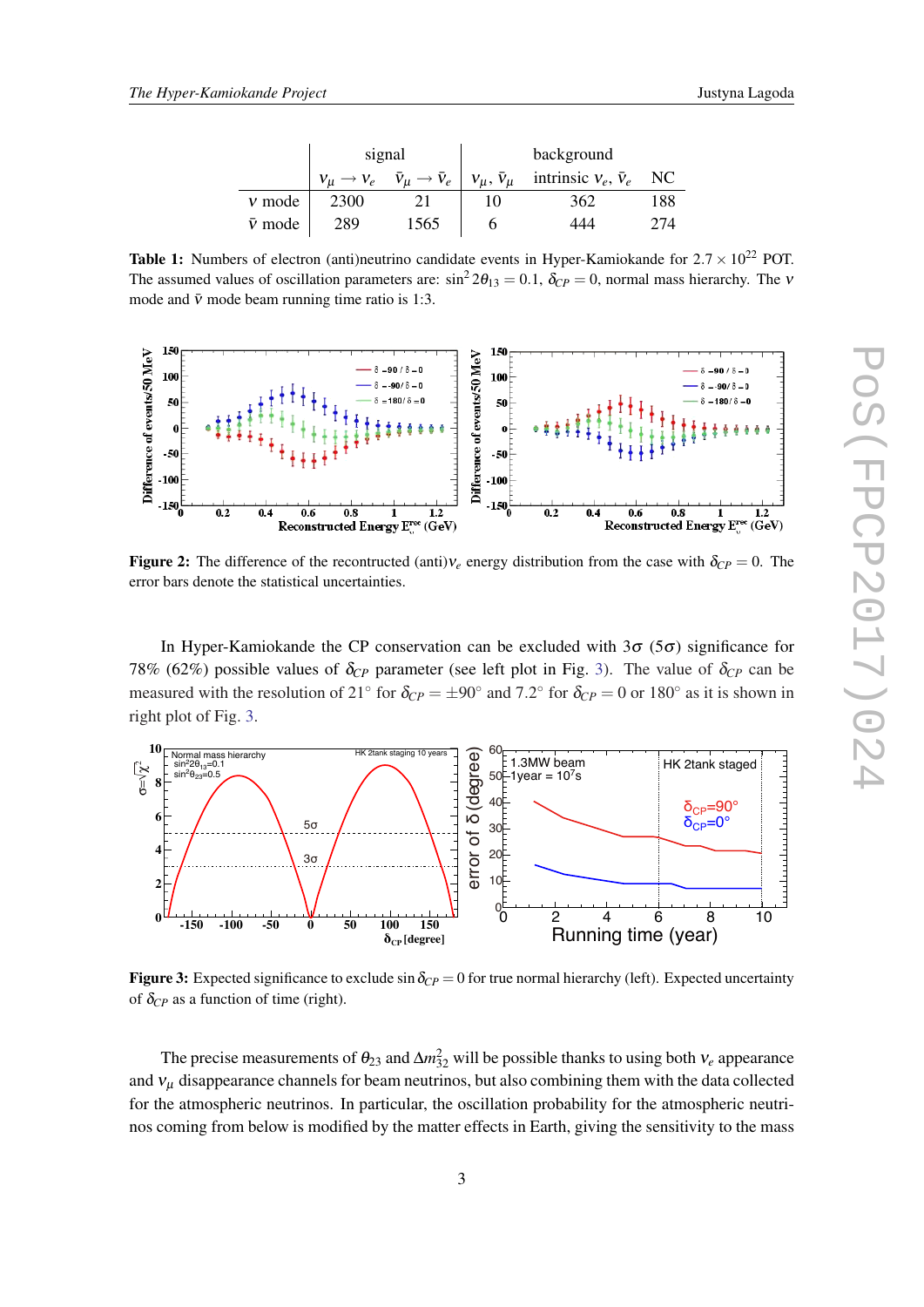hierarchy. The mass hierarchy can be determined within 5 (10) years of data taking with over  $3\sigma$ (5 $\sigma$ ). The improvement is also expected for the determination of  $\theta_{23}$  octant, as shown in Fig. 4.



Figure 4: The expected hierarchy (left) and octant (right) sensitivity as a function of true value of  $\sin^2 \theta_{23}$ from combined analysis of beam and atmospheric neutrino data. The colors denote the length of exposure: 1 year (grey), 5 years (blue) and 10 years (orange).

The possibility of building the second tank in Korea is under investigation [[5](#page-7-0)]. The range of possible baselines is 1000–1200 km, and the off-axis angle can be chosen in range of 1.3–3°. Such location would further enhance the sensitivity to mass hierarchy and CP violation.

The longer baseline allows to cover the second oscillation maximum in  $v_{\mu} \rightarrow v_e$  probability. The CP asymmetry for electron (anti)neutrino appearance is there three times higher than in the first maximum, and the larger effect makes the results less sensitive to systematic errors. On the other hand, the expected number of events is much smaller because of the flux reduction.

#### 3.2 Low energy neutrinos

The solar and supernova neutrinos are low energy events (energies of the order of few MeV), in which much smaller number of photons is emitted. Therefore the astrophysical neutrino studies will also benefit from the improved photosensors planned for Hyper-Kamiokande.

The comparison of solar and reactor neutrino oscillation measurements shows a discrepancy at the level of  $2\sigma$  in the measurement of  $\Delta m_{21}^2$  [\[6\]](#page-7-0) which may be caused by the regeneration of electron component inside Earth thanks to MSW effect. Although Super-Kamiokande found a  $2\sigma$ indication of the day-night asymmetry in the solar  $v_e$  flux [\[7\]](#page-7-0), an evidence is expected to be found in Hyper-Kamiokande.

Other solar neutrinos studies planned to be performed in Hyper-Kamiokande are the short and long time variation of the <sup>8</sup>B neutrino flux, observation of *hep* component and precise measurement of the energy spectrum.

The detector will be also prepared to detect the neutrinos from possible supernova burst. With the two tanks and supernova explosion near the center of The Galaxy the expected number of events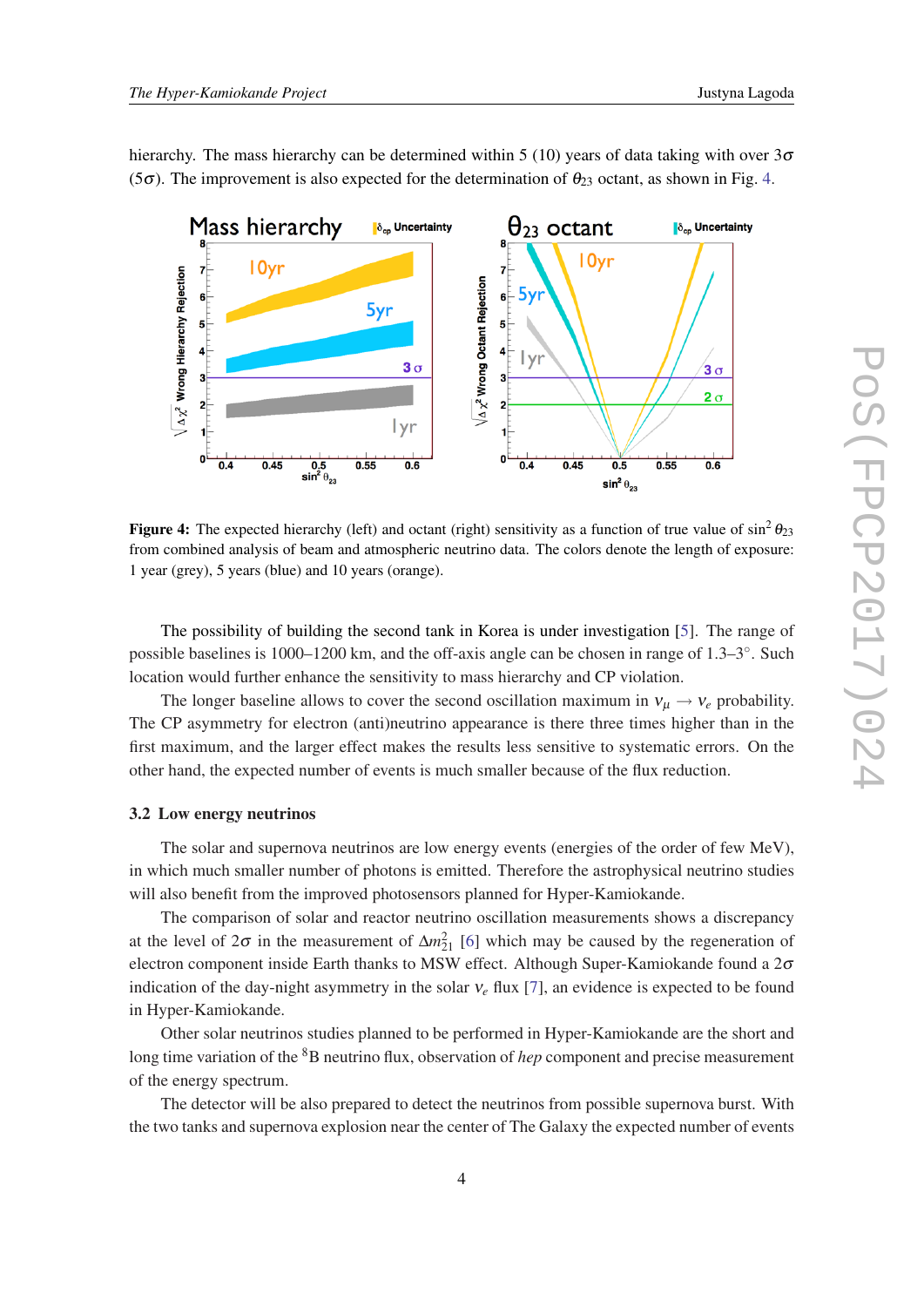is 250 000. The elastic scattering on electrons allows to reconstruct the direction of the neutrinos and the arrival time can be precisely determined thanks to excellent timing resolution. The analysis of the neutronization peak may give the information on the mass hierarchy and the total flux of neutrinos cam be obtained from the neutral current events.

Even if the supernova explosion will not happen during the operation of Hyper-Kamiokande, the detector will still be able to detect the diffused flux of relic supernova neutrinos from past explosions.

#### 3.3 Search for proton decay

The decay mode  $p \rightarrow e^+ \pi^0$  is favoured by many Grand Unified Theories. The signature of such event in Cherenkov detectors is composed of three electron-like rings coming from the positron and two photons from  $\pi^0$  decay, so the final state is fully reconstructed. The planned analysis is similar to what was done in Super-Kamiokande, but with the much better reduction of atmospheric background. Such background can be tagged by the presence of neutrons, often produced in the atmospheric events, which can be detected after the capture in water with the emission of 2.2 MeV gamma:  $n + p \rightarrow d + \gamma$ , as it was shown by Super-Kamiokande [\[8\]](#page-7-0). The improved PMTs will allow to tag the prompt photon from residual nucleus deexcitation with the assumed efficiency of 70%.

Another interesting proton decay channel is  $p \to \bar{v} K^+$ , which is favoured by SUSY Grand Unified Theories. In such case, the kaon is not visible in water Cherenkov detector as it is below the Cherenkov threshold, but can be reconstructed from its decay products.

In case of the  $\mu^+v_\mu$  decay (branching ratio 64%) the monochromatic (236 MeV) muon is accompanied by prompt photon of energy 6.3 MeV from the nucleus deexcitation. The better detection efficiency and timing resolution of Hyper-Kamiokande will allow to use such coincidence to tag the signal. Another possibility is to search for an excess in the distribution of the muon momenta.

In the  $K \to \pi^0 \pi^+$  decay (branching ratio 21%) the positive pion is slightly above the Cherenkov threshold. Again, the improved photosensors will allow to improve the detection of such particle.

The expected partial lifetime 90% C.L. limits after 10 years of exposure are expected to be  $1.1 \times 10^{35}$  years for  $p \to e^+ + \pi^0$  mode and  $4 \times 10^{34}$  years for  $p \to \bar{v} + K^+$  and the 3 $\sigma$  discovery potential as a function of time is shown in Fig. [5.](#page-6-0) For many other modes the expected improvements is basically one order of magnitude.

# 4. Summary

Hyper-Kamiokande, a third generation water Cherenkov detector, is based on a proven technology and plans also to gain from the newly developed photon detectors. A rich physics program covers some of the most interesting topics in particle physics and astrophysics. An international collaboration of about 300 physicists is steadily working to bring the project from idea to realization.

This work was partially supported by the Polish National Science Centre, project number 2014/14/M/ST2/00850 and Horizon 2020 MSCA-RISE project JENNIFER.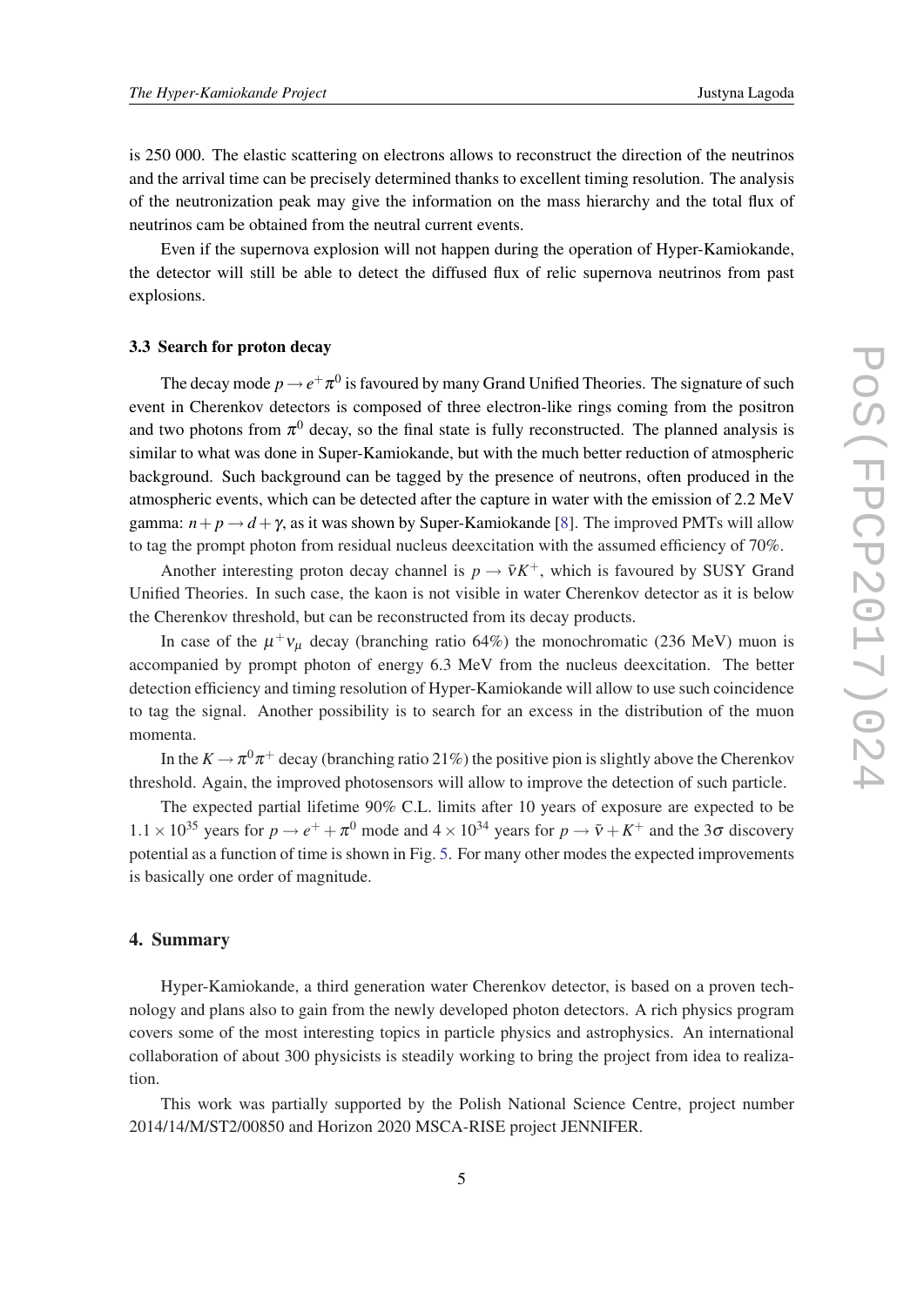<span id="page-6-0"></span>

Figure 5: The 3 $\sigma$  discovery potential for  $p \to e^+ \pi^0$  (top) and  $p \to vK^+$  (bottom) as a function of time. The red line denotes current Hyper-Kamiokande design, the grey one an other design and the cyan one a 40 kton liquid argon detector. The lines for HK include the systematic errors.